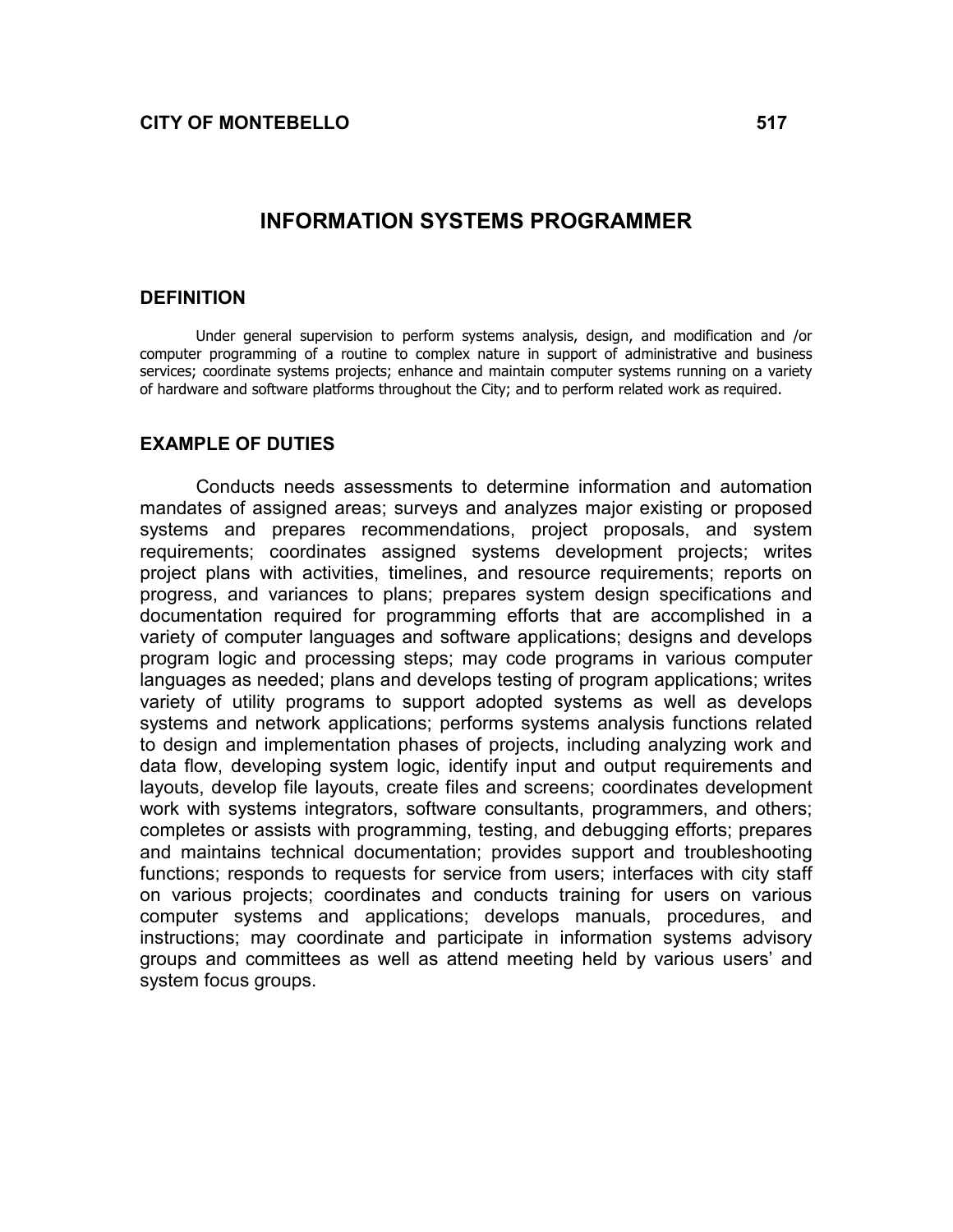# INFORMATION SYSTEMS PROGRAMMER

# SPECIAL REQUIREMENTS (cont.)

Possession of an appropriate California driver's license.

### EMPLOYMENT STANDARDS

Knowledge of:

- Modern principles, practices, and techniques of LAN and WAN management, administration, analysis, design and maintenance.
- Systems analysis and computer programming principles and methodology used to define and develop various systems and applications
- Principles and concepts of operating systems (client/server), computer hardware, computer networks, programming languages (MS SQL, Access, C C++, Java, Visual Basic, Unix), communications, database software, web applications (HTTP/ASP), and design, report generation/query language and other utilities, spreadsheets (MS Excel) and other business applications.
- Hardware architecture, Windows, NT and 2000 operating systems and network.
- Administrative principles and techniques such as project planning and work prioritization.
- Basic accounting, statistics, and business administration systems and procedures along with a working knowledge of MS SQL Cluster, Replication and OS administration tools.
- Basic knowledge of HTML and XML.
- Research methods and procedures.

Ability to:

- Design programming logic and coding into program instructions; develop program design tests.
- Conduct needs assessments and feasibility studies, analyzing users' needs and problems, defining system requirements, evaluating solutions and feasibility of options, establishing priorities, and coordinating resources.
- Create computer files and screens, designing input documents and output reports.